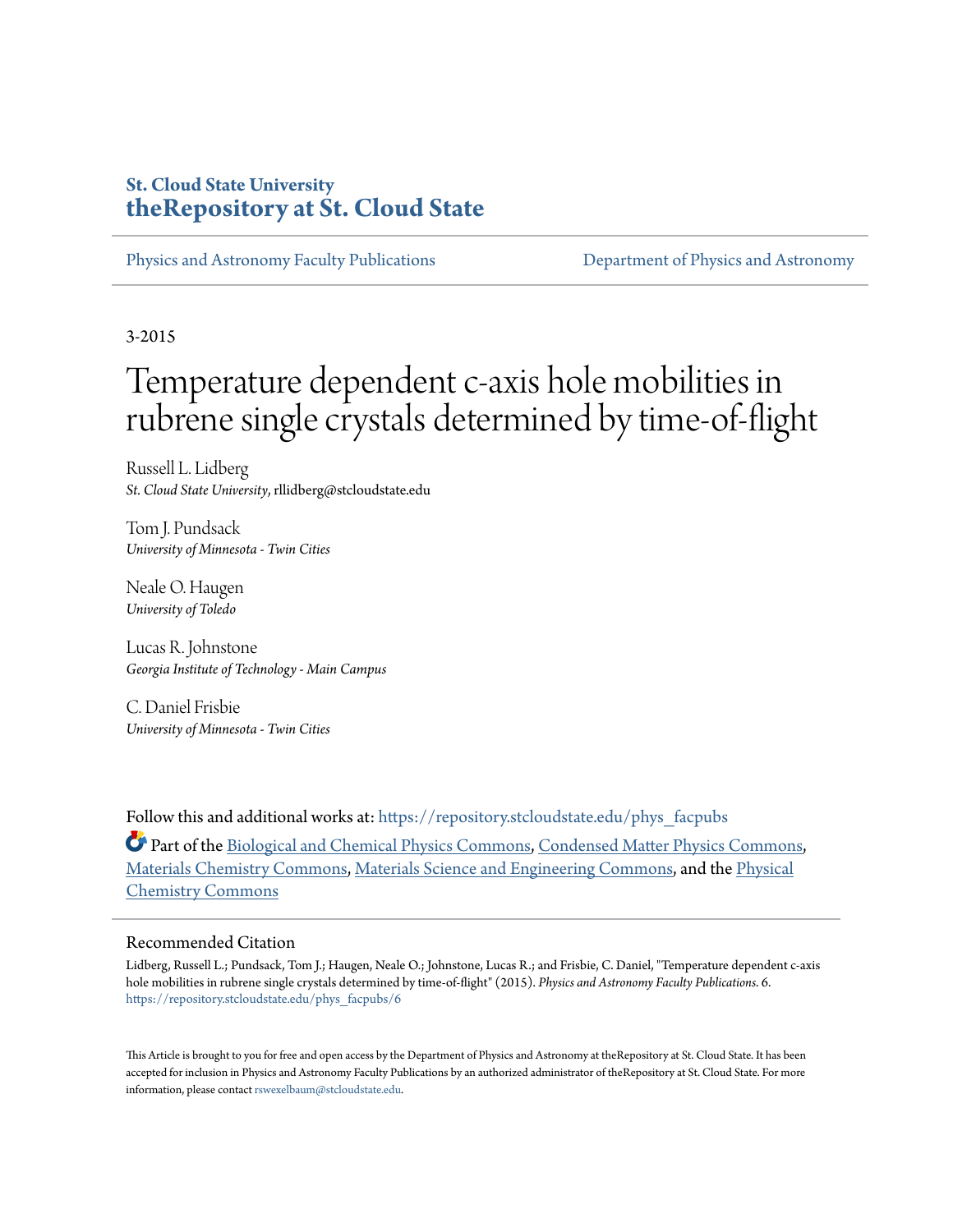

## <span id="page-1-0"></span>[Temperature dependent c-axis hole mobilities in rubrene single crystals](http://dx.doi.org/10.1063/1.4914975) [determined by time-of-flight](http://dx.doi.org/10.1063/1.4914975)

Tom J. Pundsack,<sup>1,a)</sup> Neale O. Haugen,<sup>1,b)</sup> Lucas R. Johnstone,<sup>1,c)</sup> C. Daniel Frisbie,<sup>2</sup> and Russell L. Lidberg<sup>1,d)</sup>

<sup>1</sup>Department of Physics and Astronomy, St. Cloud State University, St. Cloud, Minnesota 56301, USA  $^{2}$ Department of Chemical Engineering and Materials Science, University of Minnesota, Minneapolis, Minnesota 55455, USA

(Received 9 January 2015; accepted 28 February 2015; published online 17 March 2015)

Hole mobilities  $(\mu)$  in rubrene single crystals (space group Cmca) along the crystallographic c-axis have been investigated as a function of temperature and applied electric field by the time-of-fight method. Measurements demonstrate an inverse power law dependence on temperature, namely,  $\mu = \mu_0 T^{-n}$  with  $n = 1.8$ , from room temperature down to 180 K. At 296 K, the average value of  $\mu$ was found to be  $0.29 \text{ cm}^2/\text{Vs}$  increasing to an average value of  $0.70 \text{ cm}^2/\text{Vs}$  at 180 K. Below 180 K a decrease in mobility is observed with further cooling. Overall, these results confirm the anisotropic nature of transport in rubrene crystals as well as the generality of the inverse power law temperature dependence that is observed for field effect mobility measurements in the a-b crystal plane. © 2015 AIP Publishing LLC. [[http://dx.doi.org/10.1063/1.4914975\]](http://dx.doi.org/10.1063/1.4914975)

Interest in the use of conjugated organic materials as the active element in electrical and electro-optical devices is driven by their processing and mechanical advantages and by the ability to chemically tune their electronic and optical properties. Organic semiconductors have been studied for applications in light-emitting diodes, photovoltaics, field effect transistors, chemical sensors, and flexible displays. $1-11$ The design and implementation of these materials requires a fundamental understanding of their physical properties. The transport of charge carriers (electrons or holes), in particular, is a key component of device performance. The relationship between the molecular structure of organic semiconducting materials in the solid state and charge carrier transport remains a critical issue in the design of organic based electronic devices.

In order to improve understanding of the charge transport mechanisms, it is desirable to work with high purity, highly ordered crystal systems.<sup>[12,13](#page-4-0)</sup> The use of conjugated small molecular species such as the oligoacenes (anthracene, pentacene, tetracene, and rubrene) has provided the experimentalist an avenue to grow crystals that are of high purity and that possess a high degree of structural order.<sup>[14](#page-4-0)–[18](#page-4-0)</sup>

Two commonly used techniques for determining charge carrier mobilities in oligoacenes are field-effect transistor (FET) measurements<sup>[17,19,20](#page-4-0)</sup> and time-of-flight (TOF) meas-urements.<sup>[19,21,22](#page-4-0)</sup> FET measurements probe transport in the a-b plane at or near the surface of the crystal. TOF measurements are routinely used for measuring mobilities through the bulk of the material, typically corresponding to the c-lattice parameter of oligoacenes.

Of the oligoacenes studied to date, rubrene (5,6,11,12 tetraphenyltetracene) single crystals have shown the highest measured field effect hole mobilities of  $20 \text{ cm}^2/\text{Vs}$  at  $300 \text{ K}$ in the  $b$ -axis direction.<sup>[23](#page-4-0)</sup> These field effect results have also confirmed the anisotropic nature of transport for the a-b surface plane with measured hole mobilities along the b-axis three times larger than along the a-axis. Time-of-flight measurements along the c-axis direction of rubrene single crystals have been reported by Williams.<sup>[24](#page-4-0)</sup> His results showed hole mobilities of  $0.5 \text{ cm}^2/\text{Vs}$  at room temperature with mobilities increasing to  $2 \text{ cm}^2/\text{Vs}$  at 473 K.

In this paper, we report TOF hole drift mobility measurements in single crystals of rubrene in the c-axis direction as a function of temperature (140–300 K) and electric field (43–79 kV/cm). Five different crystals were examined. Mobility measurements were conducted at room temperature under atmospheric conditions and at low temperature in a He cryostat at a vacuum of 50 mTorr.

Single crystals of rubrene were grown by physical vapor transport in a flowing high purity argon atmosphere.<sup>[25](#page-4-0)</sup> Rubrene grown by physical vapor transport (Fig. 1) forms



FIG. 1. (a) Typical plate-like rubrene crystal grown by physical vapor transport. (b) Rubrene crystal structure in the b-c plane. (c) Rubrene crystal structure in the a-b plane. Crystal axes (a, b, and c directions) depicted by arrows.

a)Present Address: Department of Chemistry, University of Minnesota, Minneapolis, Minnesota 55455, USA.

b)Present Address: Department of Physics and Astronomy, The University of Toledo, Toledo, Ohio 43606, USA.

c)Present Address: Department of Chemistry and Biochemistry, Georgia Institute of Technology, Atlanta, Georgia 30332, USA.

d[\)rllidberg@stcloudstate.edu](mailto:rllidberg@stcloudstate.edu)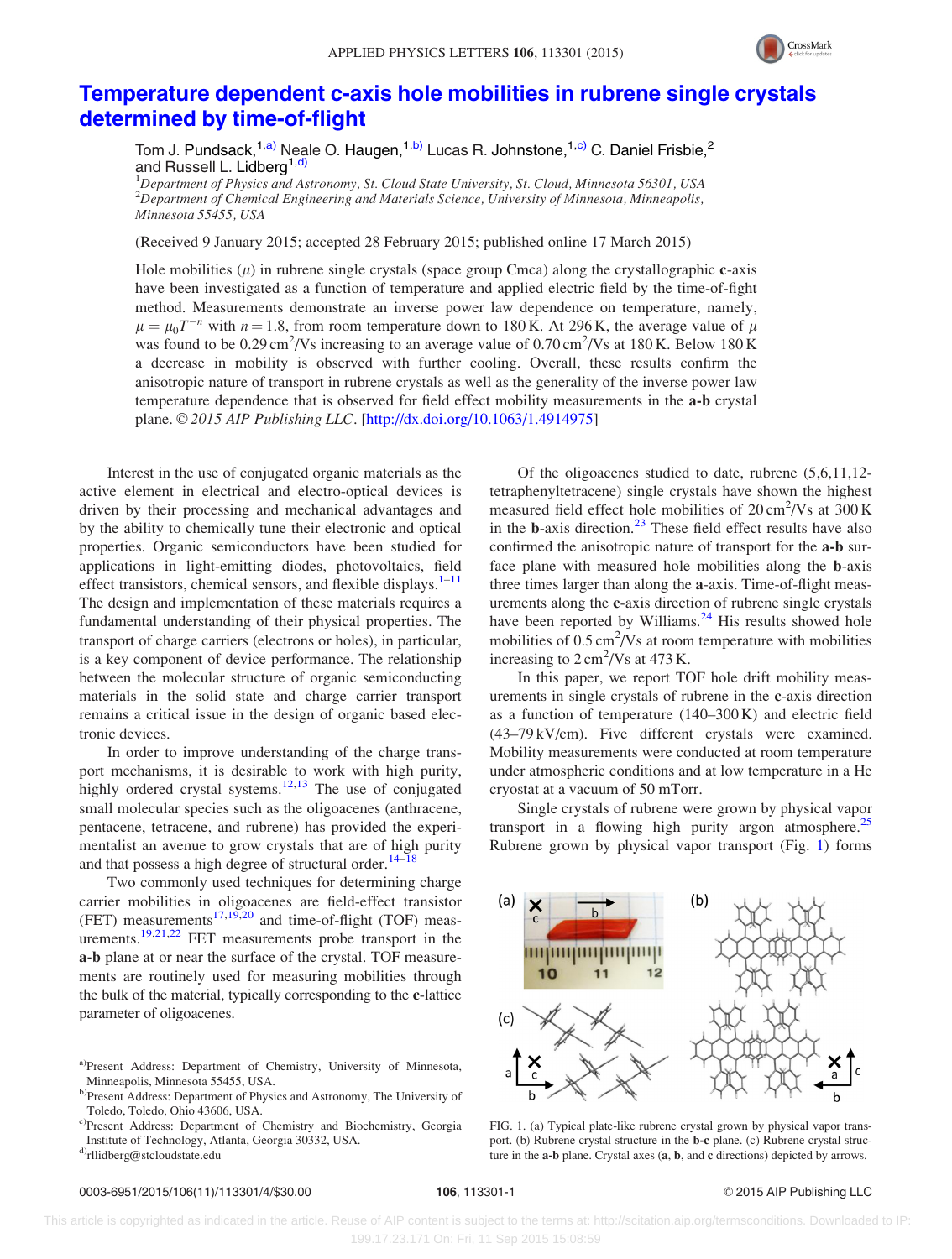<span id="page-2-0"></span>orthorhombic crystals with slipped  $\pi$ -stack packing and lattice constants of  $a = 7.18 \text{ Å}$ ,  $b = 14.43 \text{ Å}$ , and  $c = 26.90 \text{ Å}$ . The crystals grow as flat platelets with the large facet corresponding to the a-b surface plane and the c-axis perpendicular to the surface. Rubrene, 99% sublimed grade, was purchased from Aldrich and used as received. A sublimation temperature of  $285^{\circ}$ C was used and a temperature gradient of approximately  $3^{\circ}$ C/cm maintained throughout the growth tube. Both crystals of plate and needle motifs were obtained during the growth process. Plate-like crystals were selected for use in the TOF experiments. Plate crystals with dimensions in the range of 1 cm  $\times$  0.5 cm  $\times$  100  $\mu$ m (length  $\times$  width  $\times$  thickness) were routinely grown as seen in Fig. [1.](#page-1-0) Crystal thicknesses, in the c-direction, typically ranged from 60 to  $150 \mu m$ . Crystals were inspected under cross polarizers to assure they were single crystals and no twinning was present in the area of analysis. $26$ 

In TOF measurements, electron-hole pairs are photoexcited near the surface of the material by a short pulse of radiation, typically a laser pulse, and transported through the sample by an electric field generated by applying a voltage to two electrodes located on the top and bottom faces of the crystal. The transit time,  $t_{tr}$ , of the resulting current pulse is determined and the carrier mobility,  $\mu$ , is calculated using the crystal thickness,  $L$ , and the electric field,  $E$ , induced by the applied voltage, V:

$$
\mu = \frac{L}{E t_{tr}} = \frac{L^2}{V t_{tr}}.\tag{1}
$$

The shape of the resulting current pulse can reveal the presence and degree of structural defects and traps in the bulk of the crystal. In an ideal crystal with no trapping, the current pulse has a distinct plateau and a sharp decay point indicating the transit time. In systems with more disorder or deep traps, current pulses can have less distinct decay points with a trailing edge that decays to the baseline.

Selected crystals were prepared for TOF analysis by sputtering silver contacts on the top and bottom faces of the crystals directly opposite each other using a Denton Desk IV sputter coater. Contacts were  $3 \text{ mm} \times 3 \text{ mm} \times 10 \text{ nm}$ thick. The crystals were then mounted on a home-made stage in a RMC-Cryosystems closed cycle He cryostat. Leads were connected to the crystal using silver paste. DC voltage was applied to the crystal using a Keithly 2410 Sourcemeter. A PTI GL-3300 nitrogen laser (337 nm, pulse width of 800 ps) with random polarization, was used to create charge carriers in the sample. The crystals were excited at normal incidence to the a-b crystal facet. The intensity of the laser pulse was adjusted using neutral density filters to ensure no internal space charge effects were encountered due to excessive carrier density.<sup>[21](#page-4-0)</sup> Rubrene crystals have a high optical absorbance with an absorption coefficient greater than  $1 \times 10^4 \text{ cm}^{-1}$  at 337 nm,<sup>[27](#page-4-0)</sup> resulting in an absorption length of less than  $1 \mu m$ . The TOF photocurrent transient was measured as a voltage drop across a  $1 \text{ k}\Omega$  resistor using a Tektronix DPO7104 1 GHz oscilloscope. Crystals were examined as a function of applied voltage at constant temperature (296 K) and as a function of temperature (140–296 K) at constant voltage.

A typical TOF hole pulse for rubrene at room temperature is shown in Fig.  $2(a)$ . The transit time,  $t_{tr}$ , which is the time for the carrier pulse to cross the crystal, is marked. A clearer indication of  $t_{tr}$  is obtained by a log V versus log t plot. The knee of the curve formed by asymptotes drawn from the plateau and tail of the plot is taken as the transit time (Fig.  $2(b)$ ).

Room temperature data were collected from five different crystals and are shown in Table [I](#page-3-0). Two of the room temperature data points (crystals 1 and 2) were collected at atmospheric pressure in air. The mobility for crystal 2 was calculated from the results of varying the applied voltage, as discussed below. The other three room temperature data points (crystals 3, 4, and 5) were collected while the crystals were mounted in a He cryostat and were measured at a pressure of 50 mTorr. The average mobility of the five room temperature measurements was  $0.29 \pm 0.05 \text{ cm}^2/\text{Vs}$ . This is comparable to the room temperature hole mobility value of approximately  $0.5 \text{ cm}^2/\text{Vs}$  reported by Williams.<sup>[24](#page-4-0)</sup>

Fig. [3](#page-3-0) shows the linear relation between the measured inverse transit times and electric field for crystal 2. By using the slope of this plot along with the thickness of the crystal, L, the mobility was calculated to be  $0.24 \text{ cm}^2/\text{Vs}$  in agreement with room temperature mobilities of the other crystals in this study.



FIG. 2. (a) TOF hole signal obtained from crystal 1.  $T = 296$  K,  $L = 145 \mu m$ ,  $V = 800 \text{ V}, E = 55 \text{ kV/cm}, t_{tr} = 0.71 \mu\text{s}, \mu = 0.37 \text{ cm}^2/\text{Vs}$ . Transit time noted as  $t_{tr}$ . (b) Log V versus log t plot of Fig. 2(a). Intercept of asymptotes represents  $t_{tr}$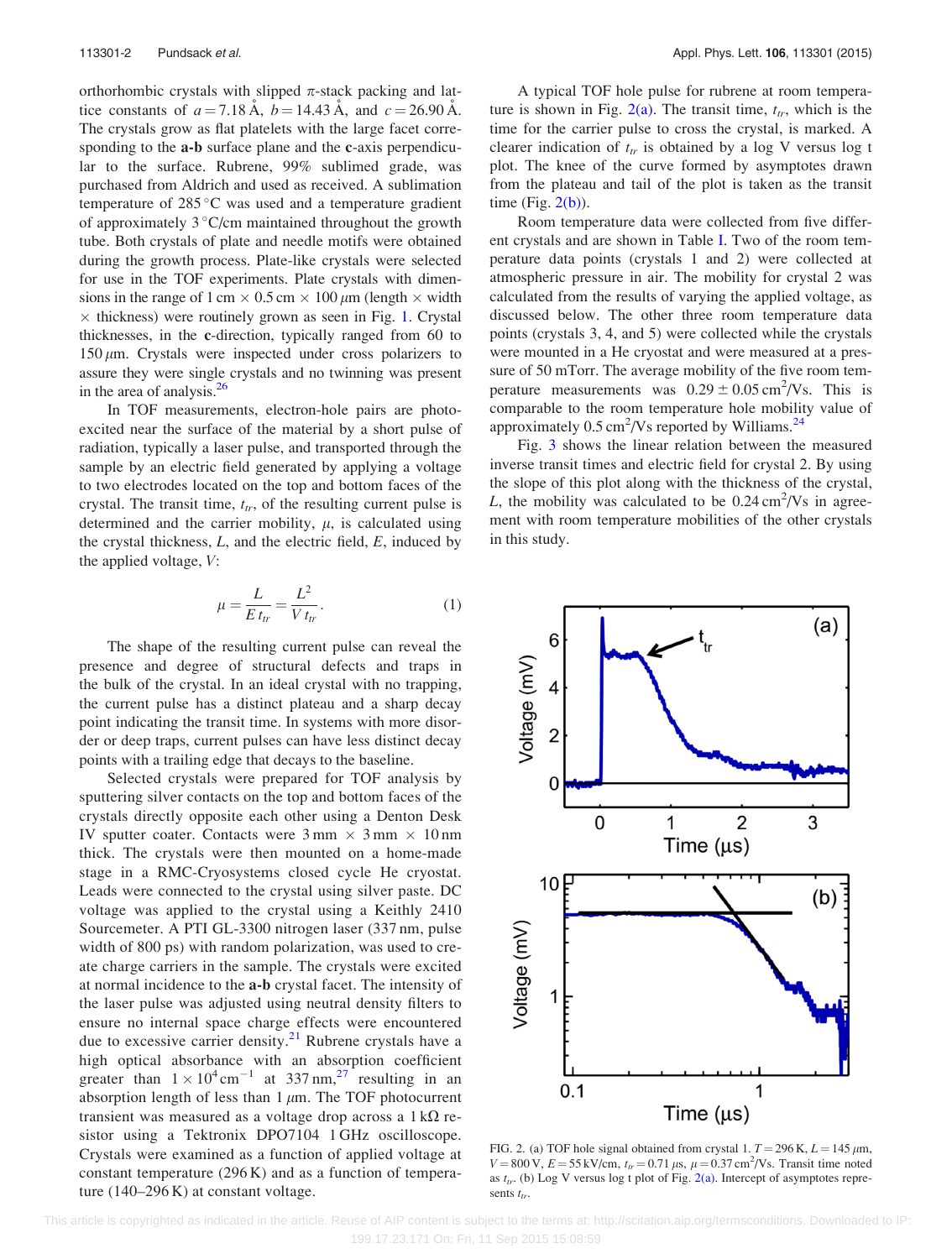<span id="page-3-0"></span>TABLE I. Rubrene room temperature TOF mobilities (296 K) from five different rubrene crystals under different conditions.

| Crystal        | Source                     | Mobility $\text{cm}^2/\text{Vs}$ ) |
|----------------|----------------------------|------------------------------------|
|                | Atmospheric (Fig. 2)       | 0.37                               |
|                | Voltage bias data (Fig. 3) | 0.24                               |
|                | Cryostat (50 mTorr)        | 0.27                               |
| $\overline{4}$ | Cryostat (50 mTorr)        | 0.27                               |
|                | Cryostat (50 mTorr)        | 0.31                               |

Charge carrier mobilities are also influenced by temperature. Below room temperature, these single crystals generally exhibit an inverse power law dependence,  $\mu = \mu_o T^{-n}$ (where  $n = 1-3$ ). That is,  $\mu$  increases with decreasing temperature. This behavior can change at a critical lower temperature typically near 170–180 K (for rubrene), where transport becomes activated.<sup>[23](#page-4-0),[28,29](#page-4-0)</sup> This change as temperature decreases can be attributed to trap states that have trapping energies larger than  $k_B T$  or to structural phase transitions in the crystal at a given temperature.<sup>23,30,31</sup> Above room temperature, crystal carrier transport is also thermally activated  $(Arrhenius-like)$ .<sup>[32](#page-4-0)</sup>

Temperature dependent measurements were performed on three separate crystals. Two crystals (crystals 3 and 4) were measured from 296 to 140 K. A third crystal (crystal 5) was measured from 296 to 180 K. No signal was obtained from crystal 5 below 180 K. Upon removing crystal 5 from the cryostat it was noted that the crystal had cracked. The log V versus log t plots of the TOF signals from crystal 5 are shown in Fig. 4 for temperatures of 296, 240, and 180 K. Transit times, taken as the knee of the plots, decreased with decreasing temperature corresponding to an increase in hole mobility.

The  $\mu$ -temperature behavior for crystals 3–5 are summarized in Fig.  $5(a)$ . These data show an increase in mobility with a decrease in temperature from 296 K to 180 K. The average hole mobility at 180 K for crystals 3, 4, and 5 was  $0.70 \pm 0.12 \text{ cm}^2/\text{Vs}$  with crystal 5 reaching a maximum value of  $0.84 \text{ cm}^2/\text{Vs}$  at 180 K. For crystals 3 and 4, the mobilities start to decrease with further decrease in temperature at around 170–180 K. This was also observed in FET



FIG. 3. Voltage dependence of transit time from crystal 2.  $L = 140 \mu m$ ,  $V = 600-1100 \text{ V}$ ,  $E = 43-79 \text{ kV/cm}$ . Slope = 17 cm/Vs. Calculated hole mobility,  $\mu = 0.24 \text{ cm}^2/\text{Vs}.$ 



FIG. 4. Temperature dependent log V vs. log t TOF pulses from Crystal 5.  $L = 105 \mu m$ ,  $V = 400 \text{ V}$ ,  $E = 38 \text{ kV/cm}$ . Transit times: 296 K,  $t_r = 0.88 \mu s$ ; 240 K,  $t_r = 0.53 \,\mu s$ ; 180 K,  $t_r = 0.33 \,\mu s$ .

mobility measurements and occurred in approximately the same temperature range.<sup>[23](#page-4-0)</sup>

The low temperature hole mobilities in the c-axis for crystals 3, 4, and 5 showed an inverse power law temperature dependence in the range from 296–180 K with  $n = 1.8 \pm 0.2$ , as shown in Fig.  $5(b)$ . These results support earlier low



FIG. 5. (a) Temperature dependence of bulk TOF hole mobilities for crystals 3, 4, and 5.  $V = 400$  V. (b) Log-log plot of the mobility data in the band transport region  $(T = 180-296 \text{ K})$ . Dashed lines show linear fits to the log $log data: log(\mu) = log(\mu_0) - n log(T).$ 

 This article is copyrighted as indicated in the article. Reuse of AIP content is subject to the terms at: http://scitation.aip.org/termsconditions. Downloaded to IP: 199.17.23.171 On: Fri, 11 Sep 2015 15:08:59